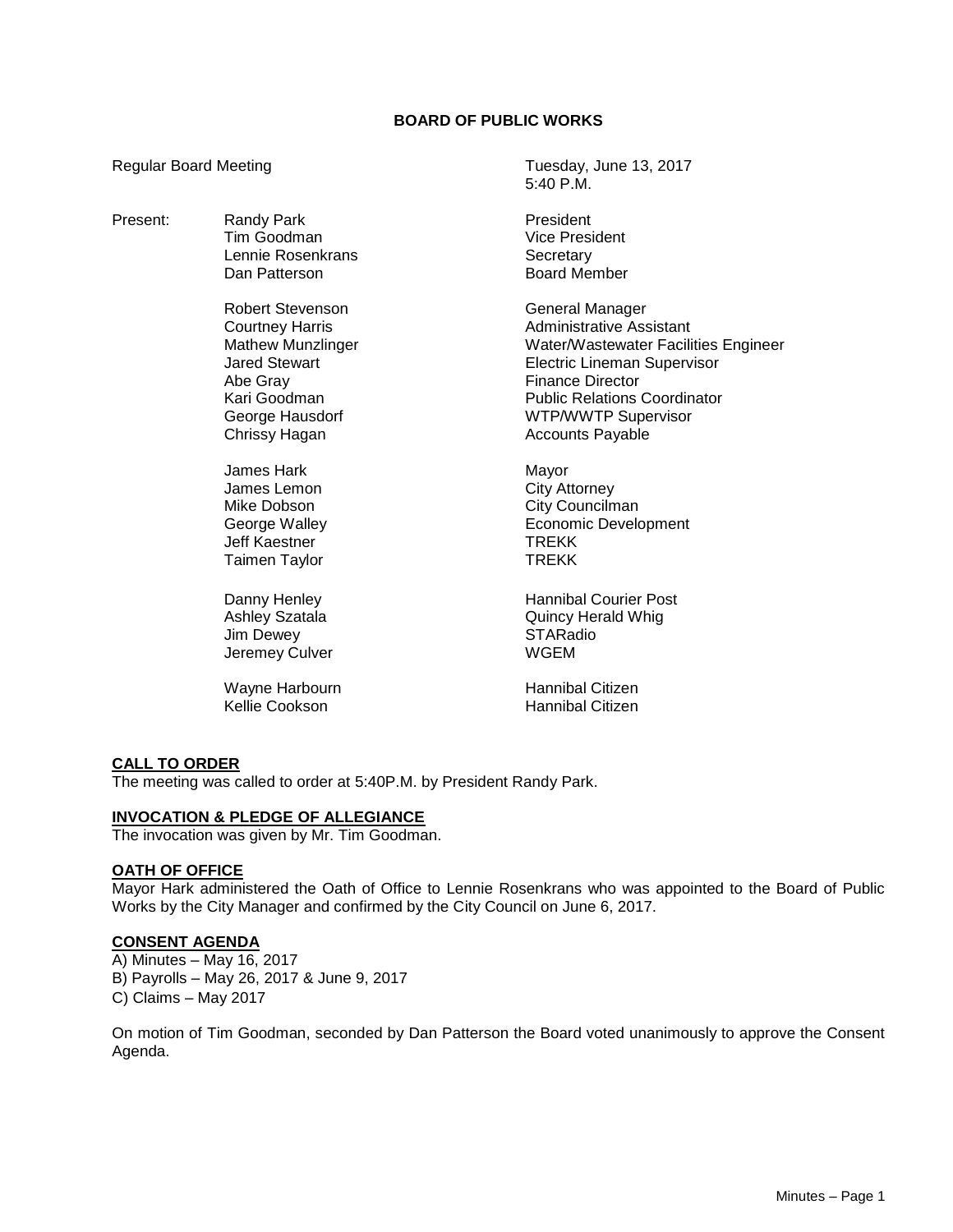# **COMMENTS FROM THE AUDIENCE**

Kellie Cookson, Hannibal citizen requested the Board give an update of the status of switching off the ammonia within the 90 days as stated by Proposition 1. Mr. Stevenson responded, "On the technical side we are underway. Black and Veatch has been busy the last month, including holding meetings with Missouri Department of Natural Resources(MoDNR), samplings have been taken, bench testing, protocols have begun, and they are moving ahead as quick as they know how." "On the legal side the 90 days still looms and there will be a closed session after the regular meeting to discuss options." Mr. Stevenson noted, "Essentially we have officially asked the MoDNR to give us permission to remove the ammonia within 90 days, and they responded no we cannot do that. There could be an appeal, and we have been advised by Black and Veatch that they believe as soon as we turn off the ammonia we will be in violation, and we can't go into violation. We cannot willfully do what Proposition 1 requires." Mr. Stevenson noted, "We have been consulting with lawyers and currently are looking for an answer."

Kellie Cookson asked, "What will happen if the HBPW is in violation." Mr. Stevenson responded, "Before when we were in violation we had a technical deadline to meet and we didn't meet it due to MoDNR approvals and things were delayed even though we started in plenty of time we thought. The HBPW received notices of violations but the MoDNR understood we were working as fast as we could. The difference going forward is the HBPW is in compliance right now, and the water we are producing meets every MoDNR criteria. We are about to willfully go back to non-compliance and they are going to look at that differently." Mr. Stevenson noted, "I cannot predict how they are going to treat that different. We have examples of other cities and counties who willfully went against EPA, and usually with most entities the EPA wins."

Wayne Harbourn, Hannibal citizen reported to the Board in late April/early May, his neighborhood in Surrey Hills was experiencing flooding due to sewer backups including the basement of a home that he owns. Mr. Harbourn wanted to know what would be done to alleviate the problem. Mr. Stevenson responded that he is aware of the issue due to flooding and heavy rains throughout the city, and he would look into the issue to come up with a plan to help resolve it.

# **DASHBOARD PRESENTATION**

Abe Gray presented the Dashboard presentation to the Board as a review of Key Performance Indicators trailing the last six months.

# **GENERAL MANAGER'S REPORT**

Mr. Stevenson reported installation of the diesel generator project continues with a combination of Electric Department staff and at least three separate contractors doing the work. Mr. Stevenson noted at this time all generators are set on foundations awaiting wiring.

Mr. Stevenson reported both units at Prairie State are up and running at this time.

Mr. Stevenson reported as of June 1, 2017, we began our self-managed power supply plan. GDS is providing the day ahead load schedules to MISO on behalf of the HBPW. Mr. Stevenson noted we are no longer selling Prairie State Energy Campus energy into the market but using it to meet our own loads along with energy we have purchased ahead through some block contracts with NextEra and some hourly purchases from the MISO market.

Kari Goodman reported the 2016 Consumer Confidence Report (Water Quality Report) is now available on the HBPW website at the following link: [http://www.hannibalbpw.org/document-requests-bid-info/water-quality](http://www.hannibalbpw.org/document-requests-bid-info/water-quality-report/)[report/](http://www.hannibalbpw.org/document-requests-bid-info/water-quality-report/)

# **OPERATION'S REPORT**

Mr. Stevenson reported Heath Hall is at a conference at this time and is unable to be at the meeting to present the Operations Report. Mr. Stevenson noted if anyone had any questions regarding this report to please ask at this time, and there were no questions.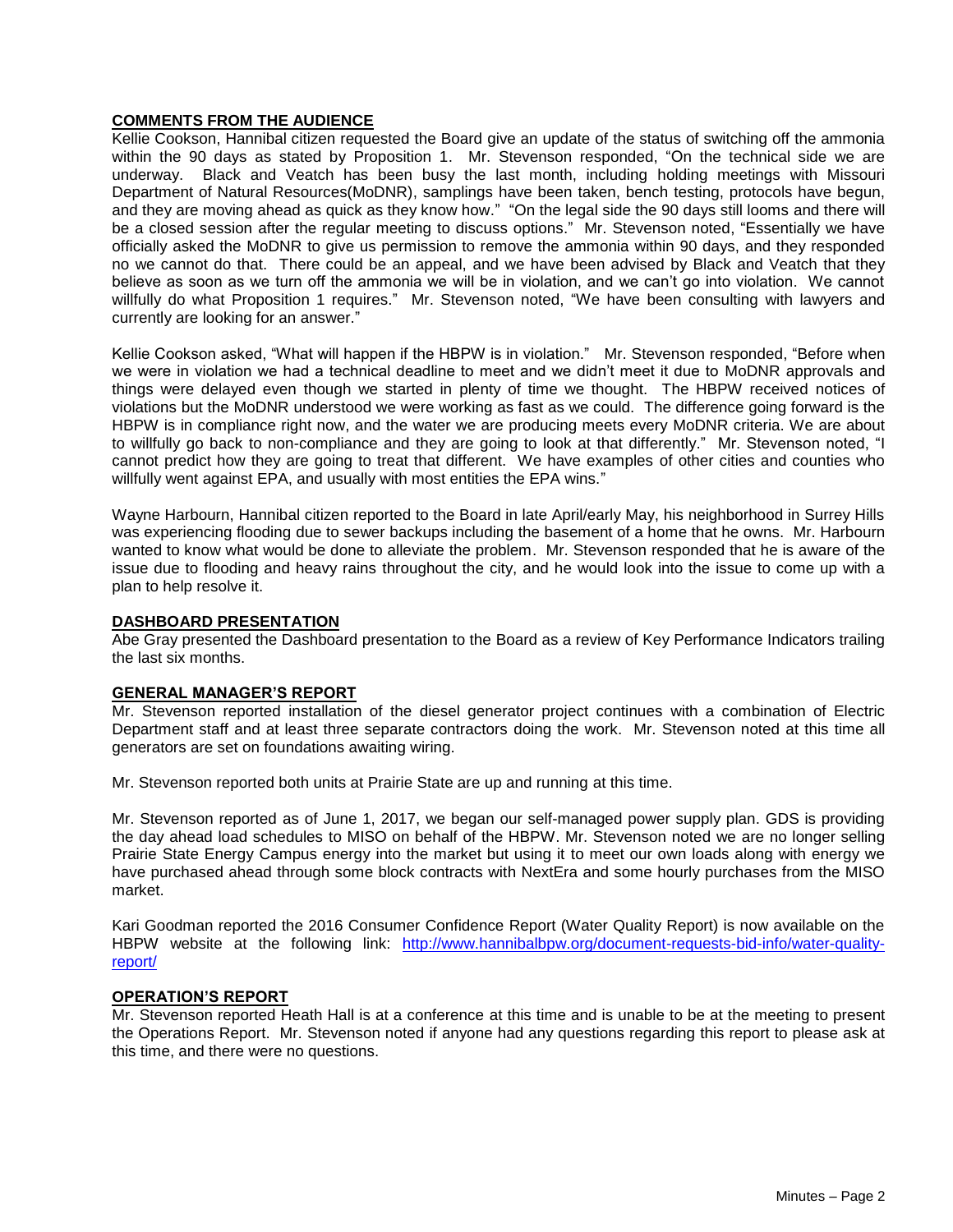### **FINANCIAL REPORT**

Abe Gray presented the Board with the financial results for the month of May 2017, year to date results, and key financial ratios.

### **PROJECTS REPORT**

Mathew Munzlinger presented the Board with an updated progress report of ongoing projects. This includes projects from the Water System and Water Treatment Plant, as well as the Sewer System and Wastewater Treatment Plant. Mr. Munzlinger noted the progress of these projects and studies is acceptable and will continue as weather permits.

### **WATER PLANT IMPROVEMENT STATUS**

Mr. Stevenson reported regarding the Water Treatment Plant improvements, the legal and technical track will be reported as soon as the permit is posted. Mr. Stevenson noted the Black and Veatch staff went to Jefferson City to discuss the project, and the MoDNR will dedicate someone to answer questions. The meeting minutes are positive and MoDNR has been doing bench testing sufficed to say they are making rapid progress. Mr. Stevenson noted there are two memos attached to the board packet, and it's our official request that we may appeal. The appeal process is being developed.

On motion of Dan Patterson, seconded by Tim Goodman the Board voted unanimously to approve the Regular Reports.

### **OLD BUSINESS**

#### **Approval of Rate Adjustments**

Abe Gray presented the Electric, Water, and Sewer Rate Schedule for FY2017-2018 during the Public Hearing prior to this regular meeting. The proposed revenue increases include Water (2.3%) excluding previous changes in sales for resale customer class, Sewer (3.7%), and Electric will remain the same for commercial and industrial customers, while residential electric customers will receive a (2%) rate decrease. The schedules were discussed and reviewed for consideration by the Board that was presented and recommended for approval.

On motion of Dan Patterson, seconded by Tim Goodman the Board voted unanimously to approve the Rate Adjustments as presented.

#### **Hannibal Lakeside Technology Park Stream Mitigation Letter of Credit**

Mr. Stevenson presented the Hannibal Lakeside Technology Park Stream Mitigation Letter of Credit. Abe Gray noted the letter is secured by a loan agreement, and after speaking with David Flick it was determined this is something we can do, and recommended.

On motion of Tim Goodman, seconded by Lennie Rosenkrans the Board voted unanimously to approve the Hannibal Lakeside Technology Park Stream Mitigation Letter of Credit as presented.

### **NEW BUSINESS**

### **Compost Building Engineering Contract**

Matt Munzlinger reported due to Continental Cement no longer taking biosolids by the end of 2017, we are working on designing a compost facility. The composting process that is being designed for the disposal of the Waste Water Treatment Plant biosolids includes a large building to house the process as well as concrete throughout. Mr. Munzlinger received a proposal from MECO Engineering to assist from the design process through the construction phase for a lump sum fee of \$18,000.00. Mr. Munzlinger recommended the approval of the contract.

On motion of Tim Goodman, seconded by Lennie Rosenkrans the Board voted unanimously to approve the MECO Engineering contract as presented for a fee of \$18,000.00.